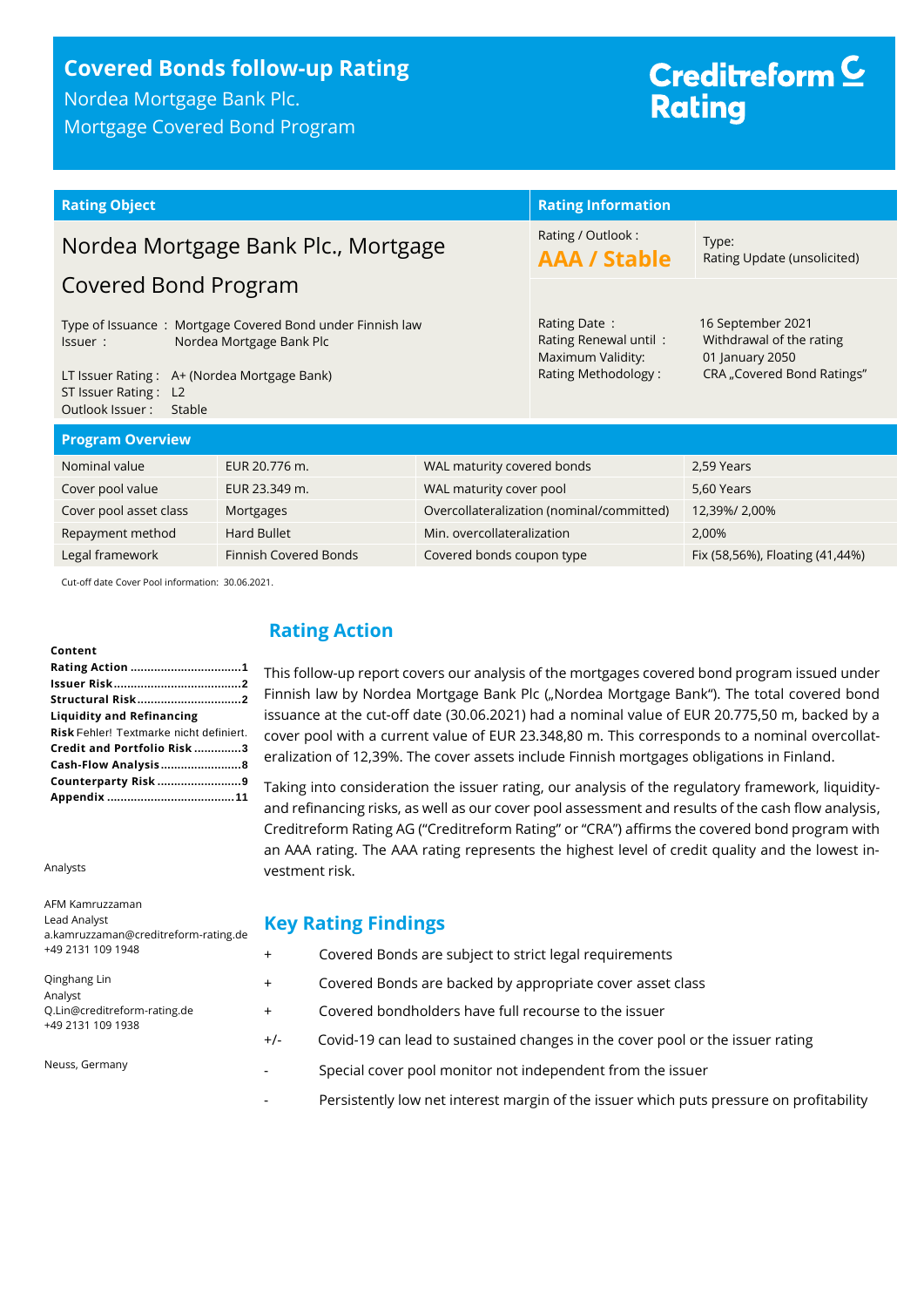Table1: Overview results

| <b>Risk Factor</b>               | <b>Result</b>                |
|----------------------------------|------------------------------|
| Issuer rating                    | A+ (rating as of 19.08.2021) |
| + Legal and regulatory framework | +4 Notches                   |
| + Liquidity and refinancing risk | +1 Notch                     |
| = Rating after $1st$ uplift      | AAA                          |
| Cover pool & cash flow analysis  | BB-                          |
| + $2^{nd}$ rating uplift         | $+/-0$ Notch                 |
| = Rating covered bond program    | AAA                          |

# <span id="page-1-0"></span>**Issuer Risk**

#### **Issuer**

<span id="page-1-1"></span>Our rating of Nordea Mortgage Bank Plc. covered bond program is reflected by our issuer rating opinion of Nordea Bank Abp (Group) due to its group structure. CRA has affirmed the long-term rating of Nordea Bank Abp at A+ with a stable outlook in a Rating Update dated 19 August 2021.

Overall, Nordea Bank Abp maintains a well-diversified business model and its performance in 2020 is characterized by the Corona pandemic and the significant loan loss provision. Despite the significant impact, Nordea performed quite well and recorded a considerable net profit. However, since most of the anticipated risk did not materialize, CRA expects significant reversals of the loan loss provisions and thus an increase in the bank's profitability in 2021. The low-interest environment in Europe stills puts pressure on Nordea's main income source - interest income. Moreover, some uncertainties in relation with the Corona pandemic persists and require a close monitoring of the development. For a more detailed overview of the issuer rating, please refer to the webpage of Creditreform Rating AG.

# **Structural Risk**

#### **Transaction structure**

Figure1: Overview of Covered Bond emission | Source: CRA

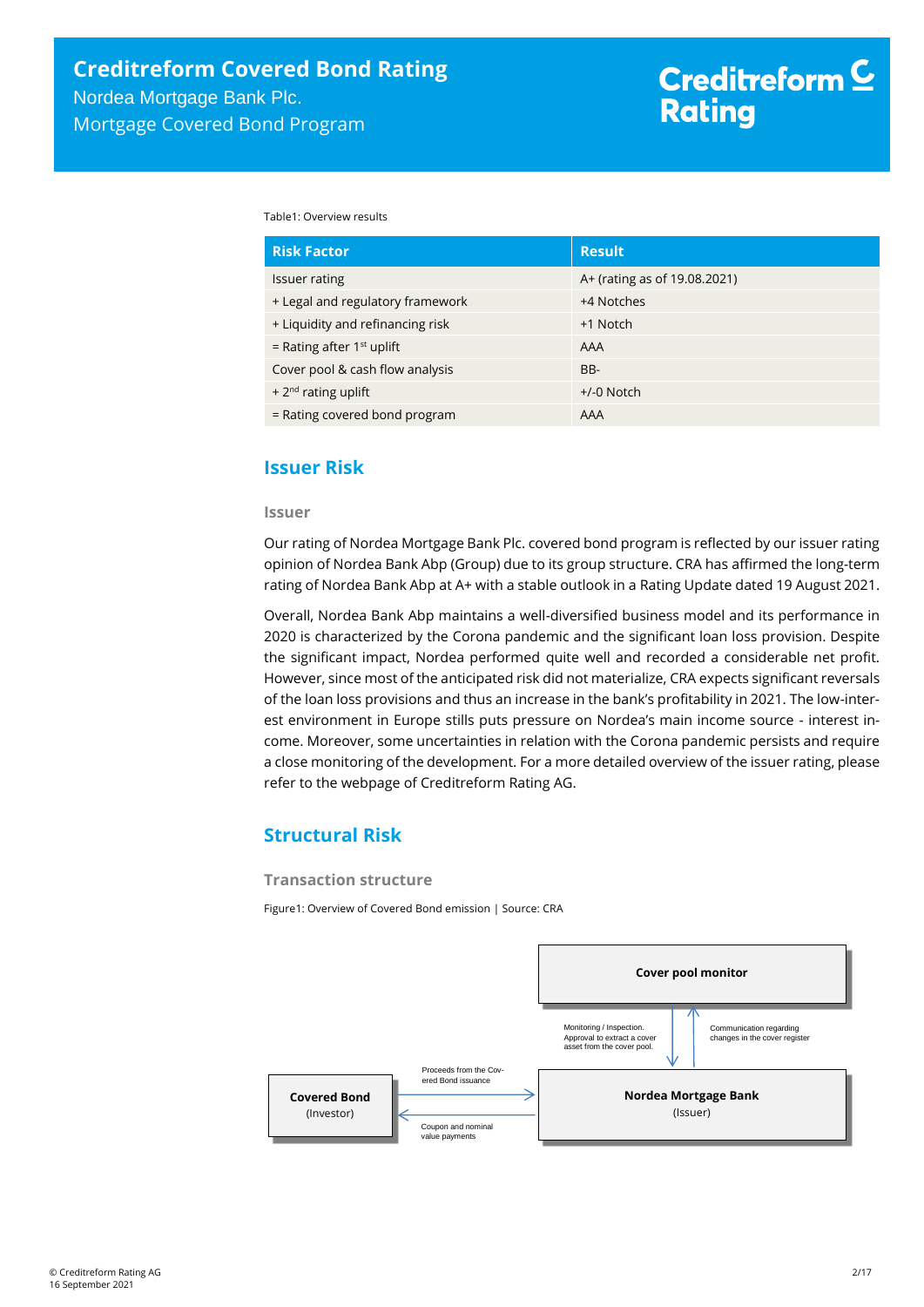**Legal and Regulatory Framework**

<span id="page-2-0"></span>In Finland, the covered bond legislation is regulated by the Act of Mortgage Credit Bank Operations (HE 42/2010) since 8/1/2010, which is an updated version of old Act on Mortgage Credit Bank from 1999. Under this framework, both universal banks and specialist mortgage banks are permitted to issue mortgage covered bonds in Finland. The Finnish Financial Supervisory Authority (FSA) is responsible for the regulatory, monitoring and permission of covered bond programs, both off-site as well as on-site.

The covered bondholders have direct recourse to the issuer and a preferential claim over the cover pool assets secured by its cover asset class. The cover assets comprise of mortgage loans, equity stakes in Finnish housing companies public sector loans confined to EEA countries. Non-Finnish cover assets are allowed if the particular jurisdiction complies with specific criteria. However, Finnish covered bond programs only include Finnish cover assets in the cover pools until now.

The Finnish legal framework does not stipulate a special cover pool monitor. The issuer will be then in turn responsible for the cover pool supervision. In case of issuer default or any other crisis with respect to covered bonds, a special administrator guarantees the ongoing management of the cover pool.

In general, we consider the structural framework for Finnish covered bonds as positive as it defines clear rules to mitigate risks in particular regarding insolvency remoteness, investor's special claim vis-à-vis other creditors, among other provisions. Furthermore, it foresees clear defined asset eligibility criteria with soft and hard LTV limits. On the other hand, the Finnish legal framework does not stipulate a special cover pool monitor independent from the issuer. Due to those reasons we have set a rating uplift of four (+4) notches for the regulatory and structural framework for Finnish covered bond programs.

# **Liquidity- and Refinancing Risk**

According to Finnish covered bond framework, it is compulsory for the covered bond issuers to maintain an overcollateralization (OC) of at least 2% measured on a daily net present value basis. Voluntary OC will be safeguarded. In addition, the statutory liquidity coverage requirement for 12 months is a safeguard mechanism to ensure the servicing of pending principal and interest payments.

The legal framework stipulates to do static and dynamic stress tests on a monthly basis if market values of cover assets decrease. Furthermore, it is obligatory to do stress tests to anticipate interest rate and currency discrepancies.

In case of issuer default, the special cover pool monitor is permitted to transfer covered bond together with underlying cover assets to another issuing credit institution after the FSA's approval. If the coverage tests cannot any longer meet the requirements, the cover pool monitor can accelerate the covered bonds, which would lead to selling cover pool assets.

The European Commission on November 2019 has also adopted the legislative package to provide for enhanced harmonisation of the EU covered bond market. Each of the Member States shall implement the Covered Bond Directive by 8 July 2021 and the national measures shall be applied at the latest from 8 July 2022. However, as of the rating date, CRA has not found any further information regarding the national implementation measures to be taken in Finland in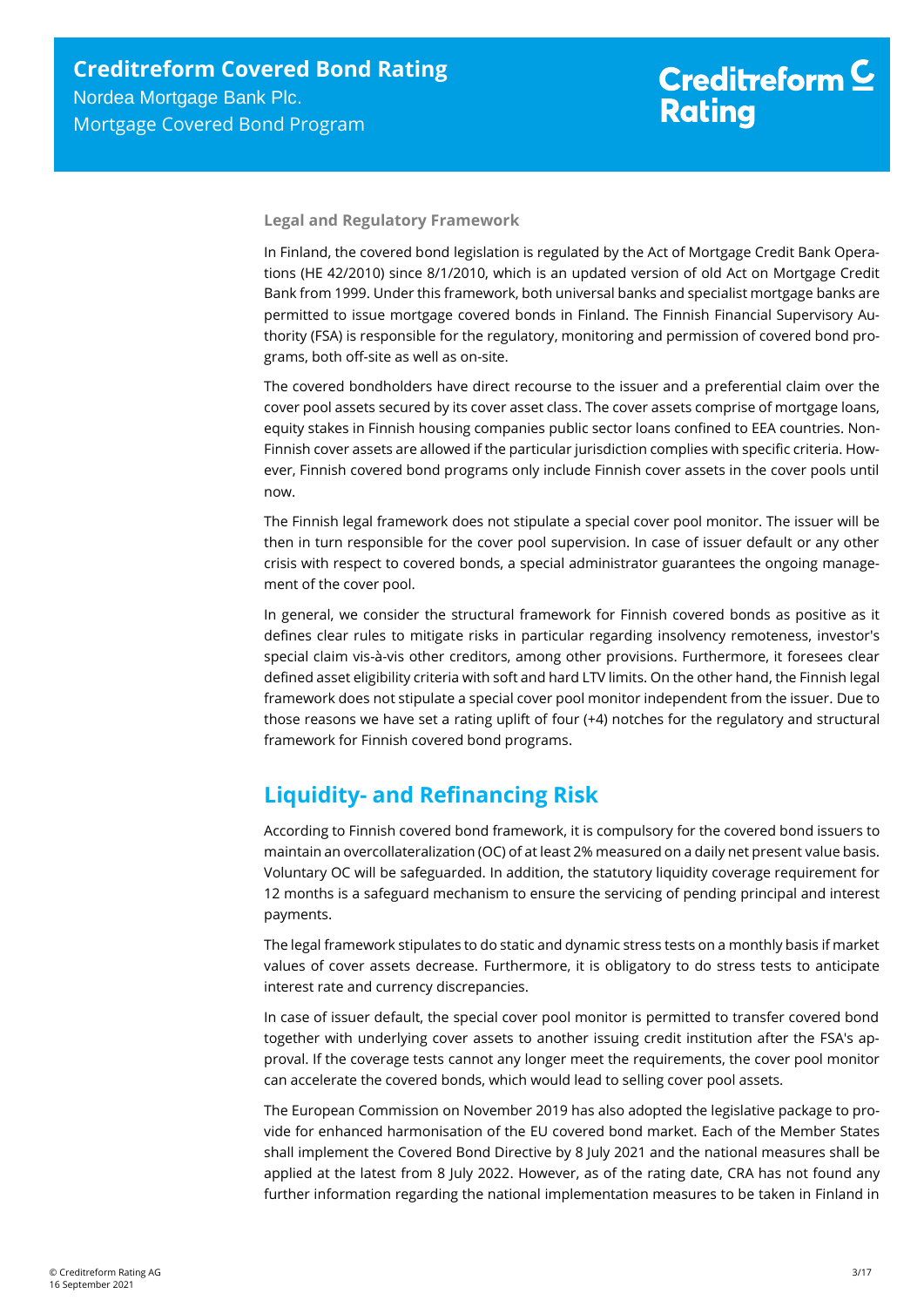respect to the Covered Bond Directive and the CRR Amendment Regulation. Once fully implemented, the directive might have a potential impact on legal and regulatory framework on the issuer and the covered bonds of each EU member states.

In general, the Finnish Covered Bond legislation and the stipulated risk management processes for liquidity risks constitute a comparatively adequate framework by which they can be effectively reduced. Features as the coverage interest and principal payments test within the next 12 months may temper underlying liquidity risk. Furthermore, Refinancing risks, cannot be structurally completely reduced under hard bullet repayment structures, which in turn can only be cushioned by sufficiently high overcollateralization or other liquid funds. Nevertheless, we assess the overall legal provisions on liquidity management for covered bonds programs issued in Finland and set a rating uplift of only one (+1) notch. Moreover, the rating uplift conferred Zero (0) notch as the maximum rating for this program has already been achieved.

For a more comprehensive overview of the regulatory framework for Finnish covered bond program, please refer to our initial rating reports of Nordea Mortgage Bank Plc. covered bond program published on February 2019.

# **ESG Criteria**

CRA generally takes ESG-relevant factors (environmental, social and governance) into account when assessing Covered Bond ratings. Overall, ESG factors have a significant impact on the current rating of this Covered Bond program. CRA identifies governance factors, in particular, to have a highly significant impact on Covered Bond ratings. Since Covered Bonds are subject to strict legal requirements, regulatory risk plays an important role in assessing the credit rating.

The Finnish covered bond legislation defines clear rules to mitigate risks in particular regarding: insolvency remoteness, asset segregation, investor's special claim vis-à-vis other creditors, clearly defined asset eligibility criteria with soft and hard LTV limits among other provisions. However, the Finnish legislation does not stipulate a special cover pool monitor independent from the issuer. Additionally, Risk management and internal controls as well as the macroeconomic factors such as hedging strategies, interest rates and yield curve are considered to have a highly significant impact on the assessment of the credit rating. Other individual factors with a potential key rating influence were not identified, and therefore did not affect the final rating.

# **Credit and Portfolio Risk**

# **Cover pool analysis**

The analysis of the cover pool is based on public information which has been made available by the Issuer, in particular the Harmonised Transparency Template ("HTT") as per regulatory requirements. This information was sufficient according to CRA´s rating methodology "Covered Bond Ratings".

At the cut-off-date 30.06.2021, the pool of cover assets consisted of 323.540 debt receivables, of which 100,00% are domiciled in Finland. The total cover pool volume amounted to EUR 23.348,80 m in residential (100,00%), commercial (0,00%) and others (0,00%) loans.

The residential cover pool consists of 323.540 mortgage loans having an unindexed weighted average LTV of 52,7%. The non-residential cover pool does not have any mortgage loans. The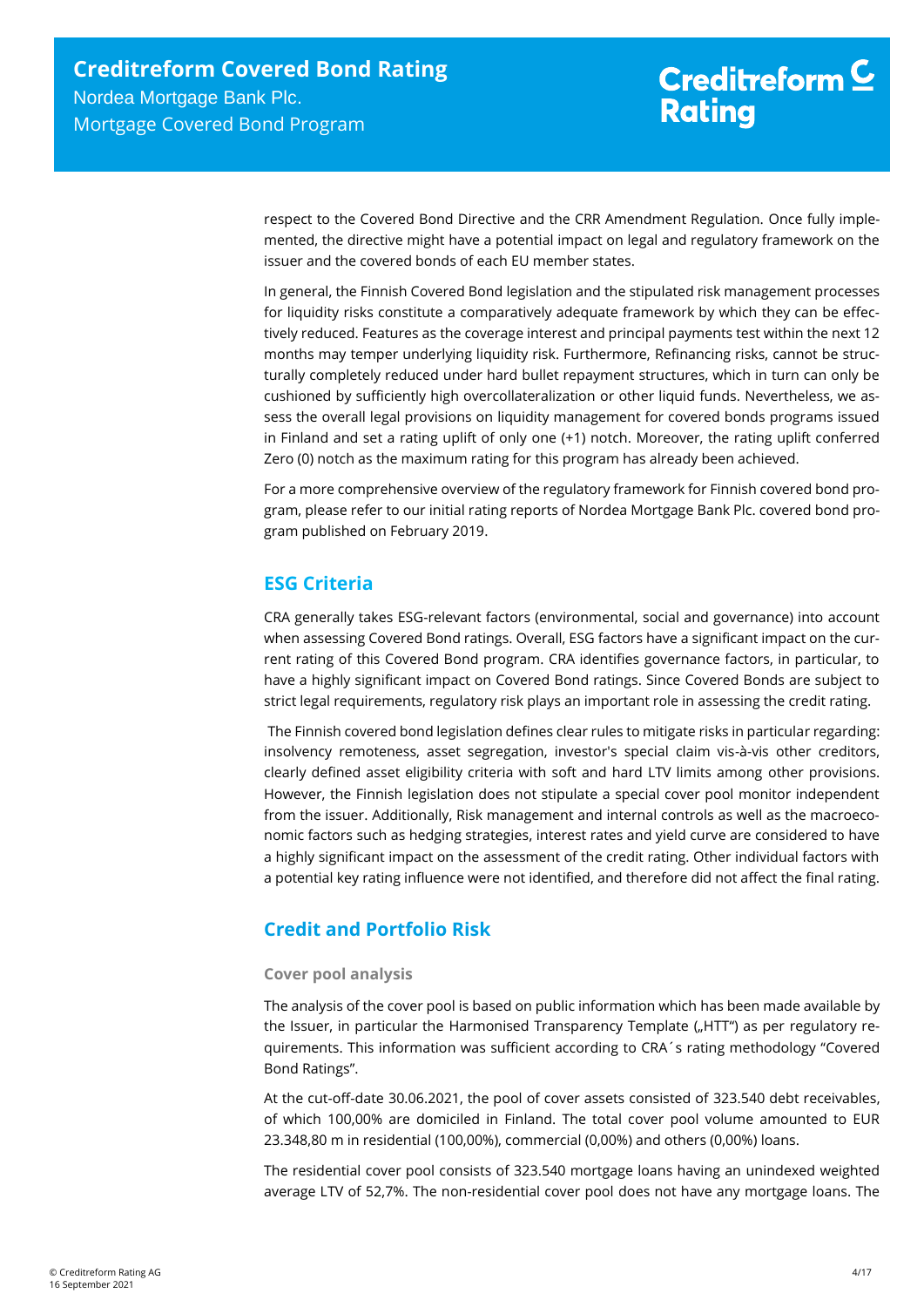ten largest debtors of the portfolio total to 0,12%. [Table 2](#page-4-0) displays additional characteristics of the cover pool:

<span id="page-4-0"></span>Table 2: Cover pool characteristics | Source: Nordea Mortgage Bank

| <b>Characteristics</b>            | <b>Value</b>  |
|-----------------------------------|---------------|
| Cover assets                      | EUR 23.349 m. |
| Covered bonds outstanding         | EUR 20.776 m. |
| Substitute assets                 | EUR 0,00 m.   |
| Cover pool composition            |               |
| Public                            | 0,46%         |
| Substitute assets                 | 0,00%         |
| Other / Derivative                | 0,00%         |
| Number of debtors                 | <b>NR</b>     |
| Mortgages Composition             |               |
| Residential                       | 100,00%       |
| Commercial                        | 0,00%         |
| Other                             | 0,00%         |
| Average asset value (Residential) | EUR 71,83 k.  |
| Average asset value (Commercial)  | EUR 0,00 k.   |
| Non-performing loans              | 0,0%          |
| 10 biggest debtors                | 0,12%         |
| WA seasoning                      | <b>NR</b>     |
| WA maturity cover pool (WAL)      | 5,60 Years    |
| WA maturity covered bonds (WAL)   | 2,59 Years    |

We have listed an extended view of the composition of the cover pool in the appendix section "Cover pool details". The following chart displays the maturity profile of the cover assets at the cut-off date 30.06.2021 (see [figure 2\)](#page-4-1):

<span id="page-4-1"></span>Figure 2: Distribution by remaining time to maturity I Source: Nordea Mortgage Bank



## **Maturity profile**

The following charts present the cash flow profile of the Issuer (see [figure 3](#page-5-0) an[d figure 4\)](#page-5-1):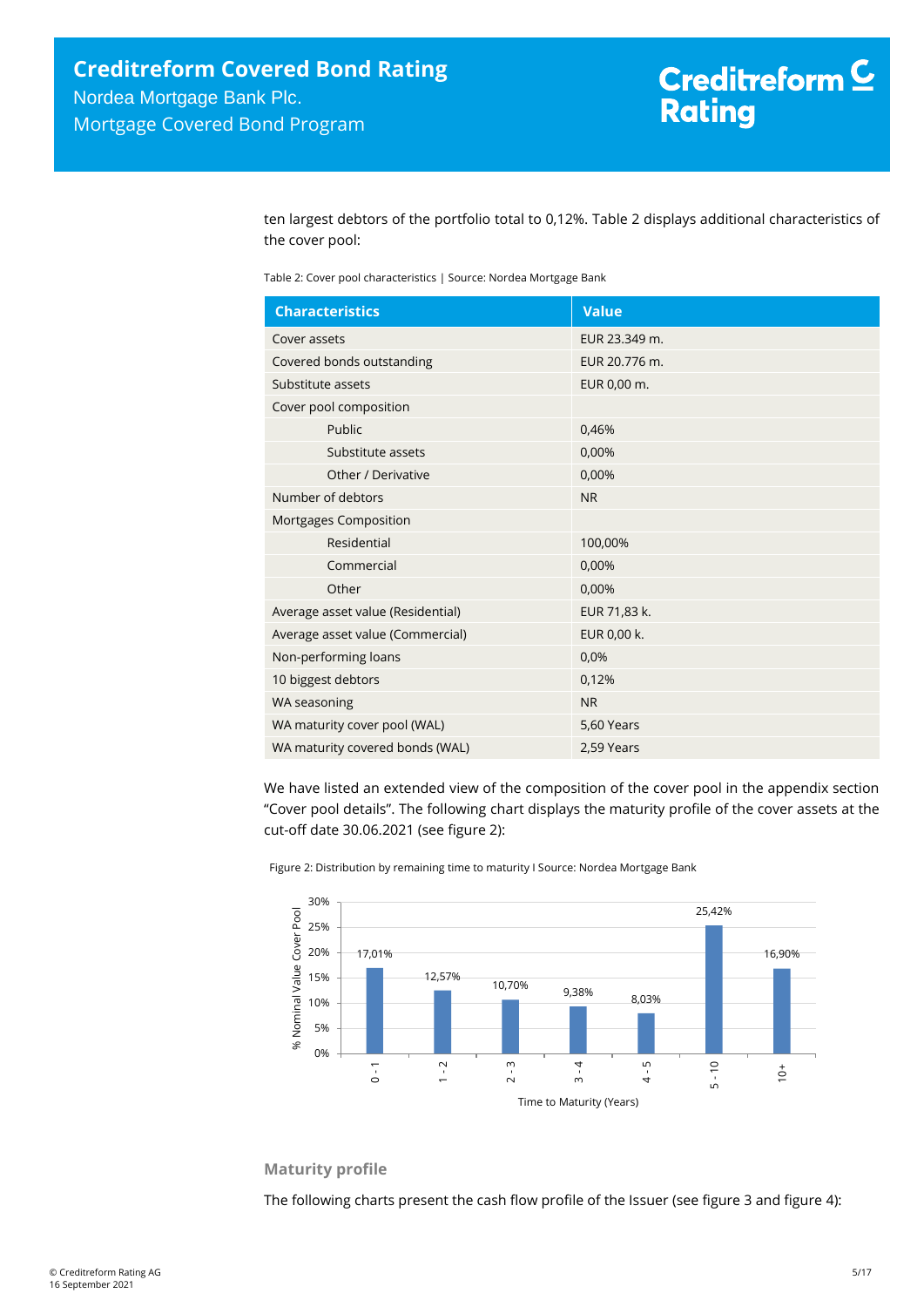<span id="page-5-1"></span><span id="page-5-0"></span>

During its cash flow modelling, CRA has taken into consideration the maturity structure of cover assets and liabilities. This structure was an integral part of the cash flow analysis.

### **Interest rate and currency risk**

In order to reduce the exposure to the interest rate and currency risks, derivative contracts can be used to hedge these risks. In addition, according to the legal framework, cover assets have to be of equal currency as the covered bonds. Furthermore, the Finish Covered Bond Act stipulates on a monthly basis stress testing to anticipate interest rate discrepancies. Currency risk are hedged in the form of swap agreements. However, as the available documentation does not reveal the derivatives agreements to the full extent, CRA assumes that the issuer has entered into derivative agreements to mitigate partial interest rate risks. Therefore, we have applied interest rate stresses on the cash flows for each rating level according to our methodology.

Table 3: Program distribution by currency | Source: Nordea Mortgage Bank

| <b>Currency</b> | <b>Volume</b> | Share (%) |
|-----------------|---------------|-----------|
| Cover Pool      |               |           |
| <b>EUR</b>      | 23.349 m      | 100,00%   |
| Covered Bond    |               |           |
| <b>EUR</b>      | 20.776 m      | 100,00%   |

Figure 5 shows the types of interest rate used in this program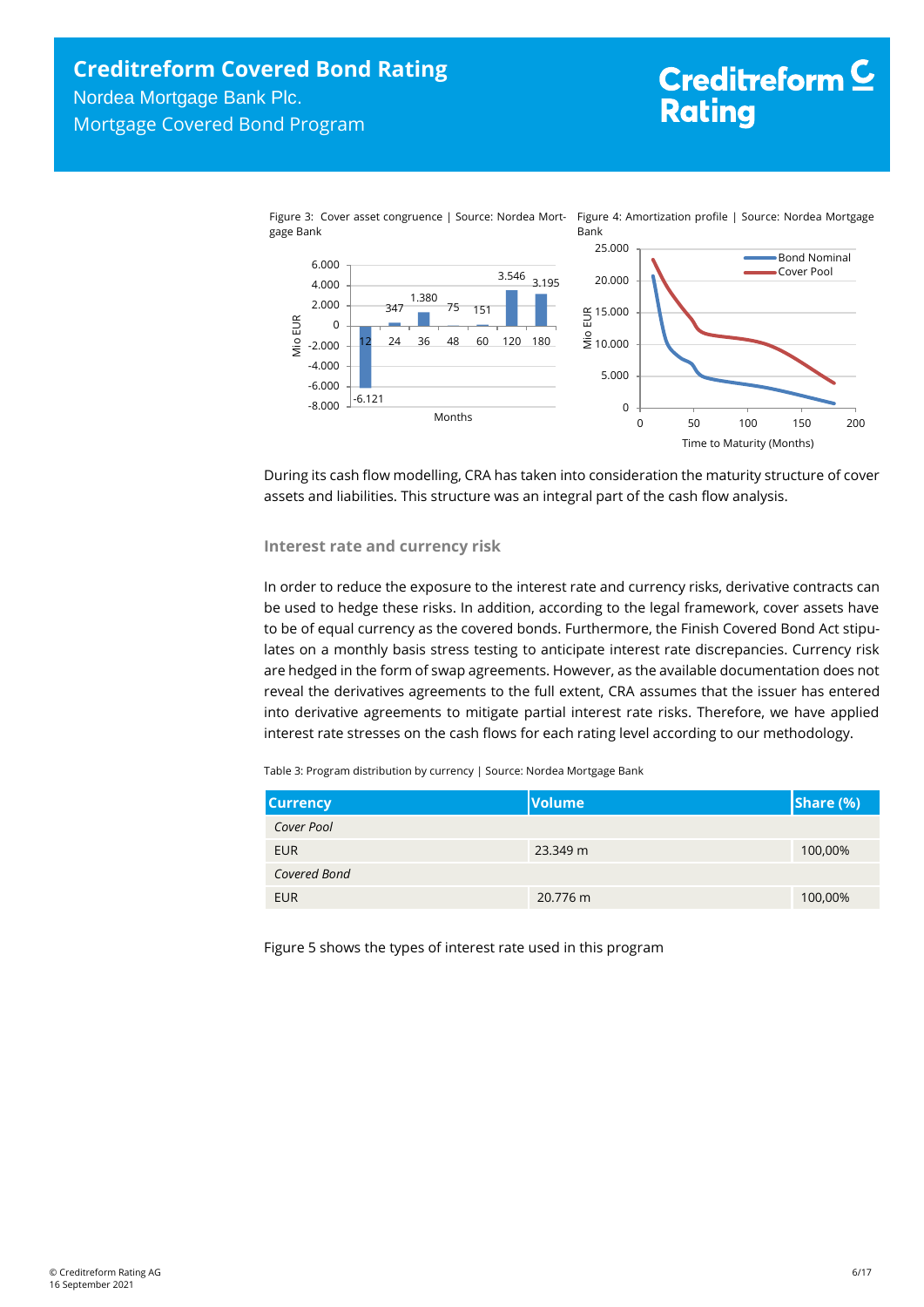

Figure 5: Type of interest rate | Source: Nordea Mortgage Bank

## **Credit Risk**

The credit risk assessment for Mortgage Covered Bond have been determined in accordance with CRA rating methodology for Covered Bonds by means of historical data and particular parameters from the Covered Bonds.

Due to the high granularity of mortgage pools we have characterized these portfolios as big enough and with a homogeneous composition i.e. ("Large Homogeneous Portfolio", LHP). Furthermore, under that premise we have assumed that it is possible to derive a loss distribution. CRA has used the issuer's historical NPL ratios to derivate a conservative default rate proxy for the approximation through the LHP distribution. On the other hand, for the assessment in public sector assets, due to insufficient information, CRA has assumed that such assets are in default i.e. approx. 0,46% of the covered pools value. Summarizing, For the Nordea Mortgage Bank it has been assumed an expected default rate of 0,85% for the LHP. Furthermore, CRA has considered a 15,00% correlation to define the LHP distribution. [Table 4](#page-6-0) disclosed the expected default rate for each relevant rating level.

In order to derive recovery and loss-severity base case assumption, CRA has used historical data from mortgage price indexes. To determine loan-level recovery assumptions the resulting stressed recoveries assumptions were compared with the portfolio's existing loan-to-value ratios (LTVs).

Based on the default rates and taking into account the recovery assumptions, the following loss assumptions were determined for the current cover pool (se[e Table 4\)](#page-6-0)

| <b>Rating</b> | <b>Default Rate (%)</b> | <b>Recoveries (%)</b> | <b>Expected Loss (%)</b> |
|---------------|-------------------------|-----------------------|--------------------------|
| BBB-          | 10,66%                  | 98,96%                | 0,11%                    |
| $BB+$         | 9,24%                   | 99,05%                | 0.09%                    |
| <b>BB</b>     | 8,02%                   | 99,10%                | 0.07%                    |
| BB-           | 6,63%                   | 99,16%                | 0,06%                    |
| $B+$          | 5,66%                   | 99,22%                | 0.04%                    |
| B             | 4,76%                   | 99,28%                | 0,03%                    |
| $B -$         | 3,69%                   | 99,37%                | 0.02%                    |

<span id="page-6-0"></span>Table 4: Cover Pool Base case assumptions | Source: CRA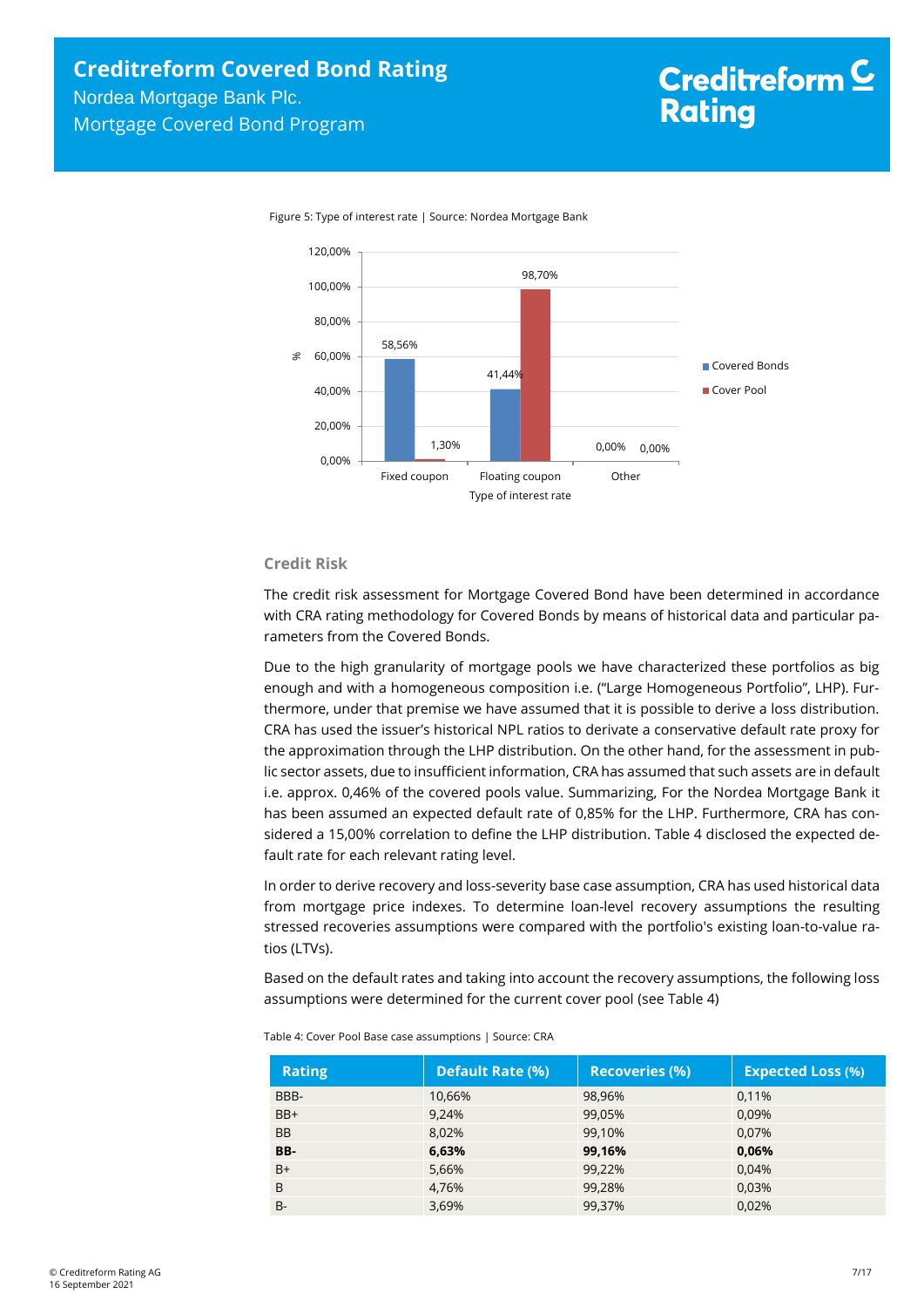# <span id="page-7-0"></span>**Cash-Flow Analysis**

# **Model Assumptions**

Based on public information and using the base case loss assumptions, we implement a scenario-based cash flow model. This model aims to test the ability of the structure to service all covered bonds according to their payment profile in diverse stress scenarios. The CRA cash flow analysis assumes that the Issuer has defaulted, i.e. all obligations will be met using cash flows from the cover pool assets only. We also assume that no additional assets will be added to the cover pool during the wind-down phase.

The cash-flow analysis considers, among other factors, asset value haircuts ("asset-sale discount"), and the possible positive yield spread between covered assets and covered bonds ("yield spreads"). To derive the asset-sale discount, CRA assumes, based on secondary market data, a rating level haircut on the asset value. Furthermore, CRA, using available public information (i.e. issuer's annual accounts), has derived estimations for yield spreads (se[e table 5\)](#page-7-1):

<span id="page-7-1"></span>Table 5: Cash-Flow Model assumptions | Source: CRA

| <b>Rating level</b> | <b>Asset-Sale Discount</b> | <b>Yield Spread</b> |
|---------------------|----------------------------|---------------------|
| BBB-                | 44.06%                     | 1.02%               |
| $BB+$               | 40,64%                     | 1,02%               |
| <b>BB</b>           | 36,86%                     | 1,03%               |
| BB-                 | 32,97%                     | 1,04%               |
| $B+$                | 29,22%                     | 1,04%               |
| B                   | 25,30%                     | 1,05%               |
| $B -$               | 17,63%                     | 1,06%               |

## **Rating Scenarios**

In our cash flow model rating scenarios have been tested considering several central input parameters, such as:

- Portfolio composition (diversification, concentration, granularity)
- Probability of default of cover assets
- Correlations of cover assets and systematic risk factors
- Recoveries
- Maturity profile of covered bonds and cover assets (ALM)

Within a BB- rating scenario, the cash flow model showed that obligations can be paid fully and in a timely manner. Overall, the cash flow analysis revealed that the portfolio, given all used information as of 30.06.2021, may ensure the repayment of bonds' nominal capital notwithstanding the occurrence of the presented stressed scenarios.

# **Overcollateralization Break-Even Analysis**

CRA also performed a break-even OC analysis taking into considerations the following drivers: ALM, Loss level, Interest rate spreads, foreign currency mismatches and Recoveries. Performing the break-even OC analysis, we took rating-level specific stressed outcomes into account. Based on these analyses, the maximum OC required for each relevant rating level during the whole period has been presented in [table 6.](#page-8-1)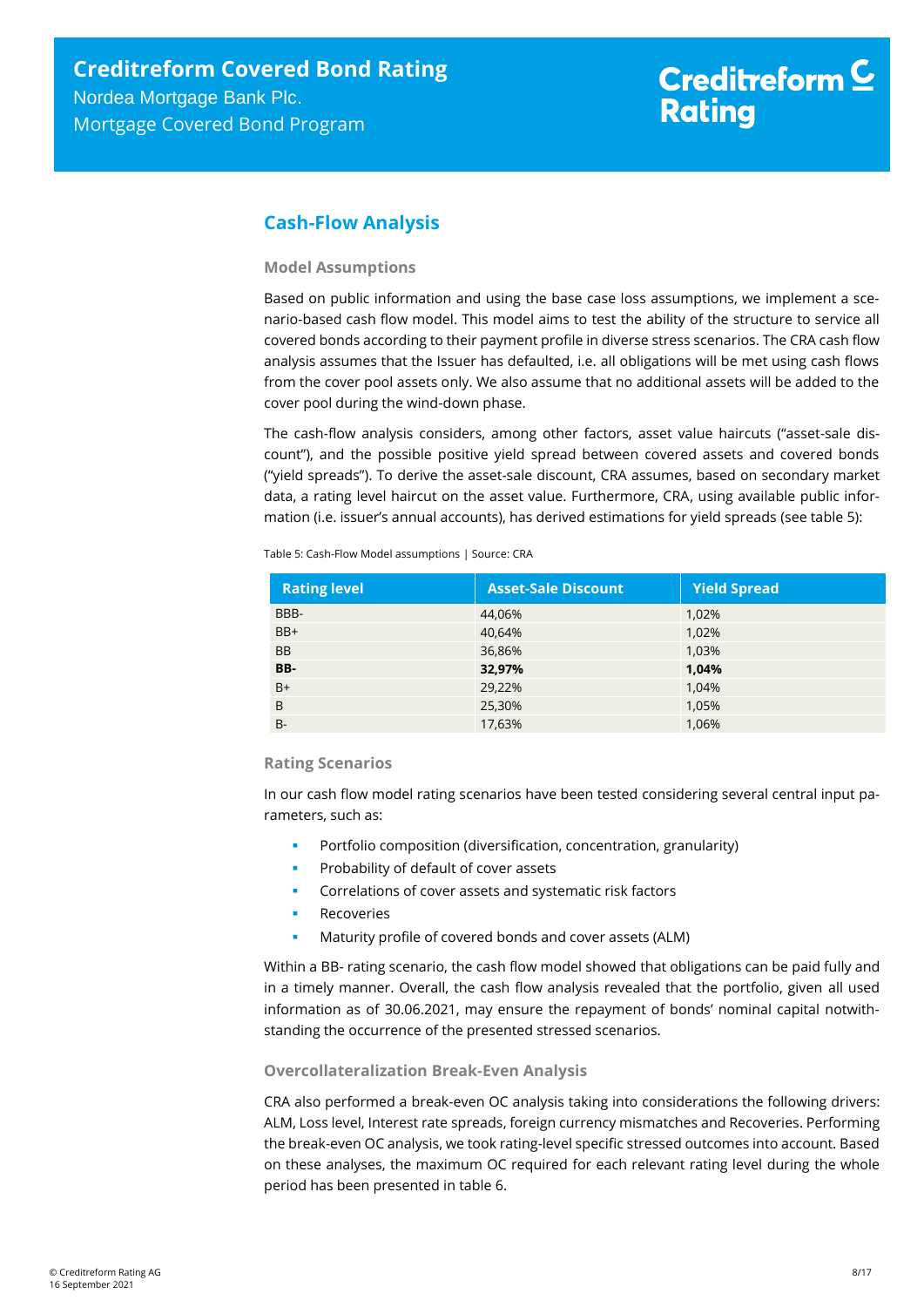<span id="page-8-1"></span>Table 6: Breakeven Analysis | Source: CRA

| <b>Rating Level</b> | <b>Break-Even OC</b> |
|---------------------|----------------------|
| BBB-                | 15,27%               |
| $BB+$               | 14,03%               |
| <b>BB</b>           | 12,65%               |
| BB-                 | 11,20%               |
| $B+$                | 9,77%                |
| B                   | 8,25%                |
| $B -$               | 5,18%                |

#### **Sensitivity Analysis**

CRA also evaluates the sensitivity of the structure and program with respect to important input parameters. In particular, the following factors have been varied:

- Credit quality of cover assets
- Recoveries

The following table presents the rating impact of a decline in recoveries and an increase in the credit risk of single debtors. Starting from the best-case, which is represented by our base case assumptions, the analysis reveals the sensitivity of the rating with respect to recovery rates and credit risk. Based on the base case, there is a sensitivity of rating in terms of decreased recovery rates and increased defaults. The worst-case scenario, in which we reduce recoveries by 50% and increase credit risk by 50%, leads to a reduction in the base case rating by 2 notches to B (se[e Table 7\)](#page-8-2):

<span id="page-8-2"></span>Table 7: Covered Bond Program Sensitivity: Credit Quality und Recovery Rates | Source: CRA

| <b>Recovery</b><br><b>Defaults</b> | <b>Base Case</b> | $-25%$ | $-50%$ |
|------------------------------------|------------------|--------|--------|
| <b>Base Case</b>                   | BB-              | B+     | B      |
| $+25%$                             | BB-              | B+     | B      |
| $+50%$                             | BB-              | $B+$   | B      |

<span id="page-8-0"></span>In general, based on the presented cash flow analysis results, the rating of the cover pool within our covered bond program rating has been set at BB-. Consequently, the secondary rating uplift was set at Zero (0) notch.

The ongoing Covid-19 crisis could have a potential impact on the cover pool. It remains to be seen how serious the effects of the lockdown, among other things, will be. Should there be any changes to the cover pool and the issuer rating in the future, we will include them during our monitoring process.

# **Counterparty Risk**

#### **Derivatives**

Based on the available information, CRA assumes that the issuer has entered into cross-currency swap agreements and intra-group interest rate derivatives agreements.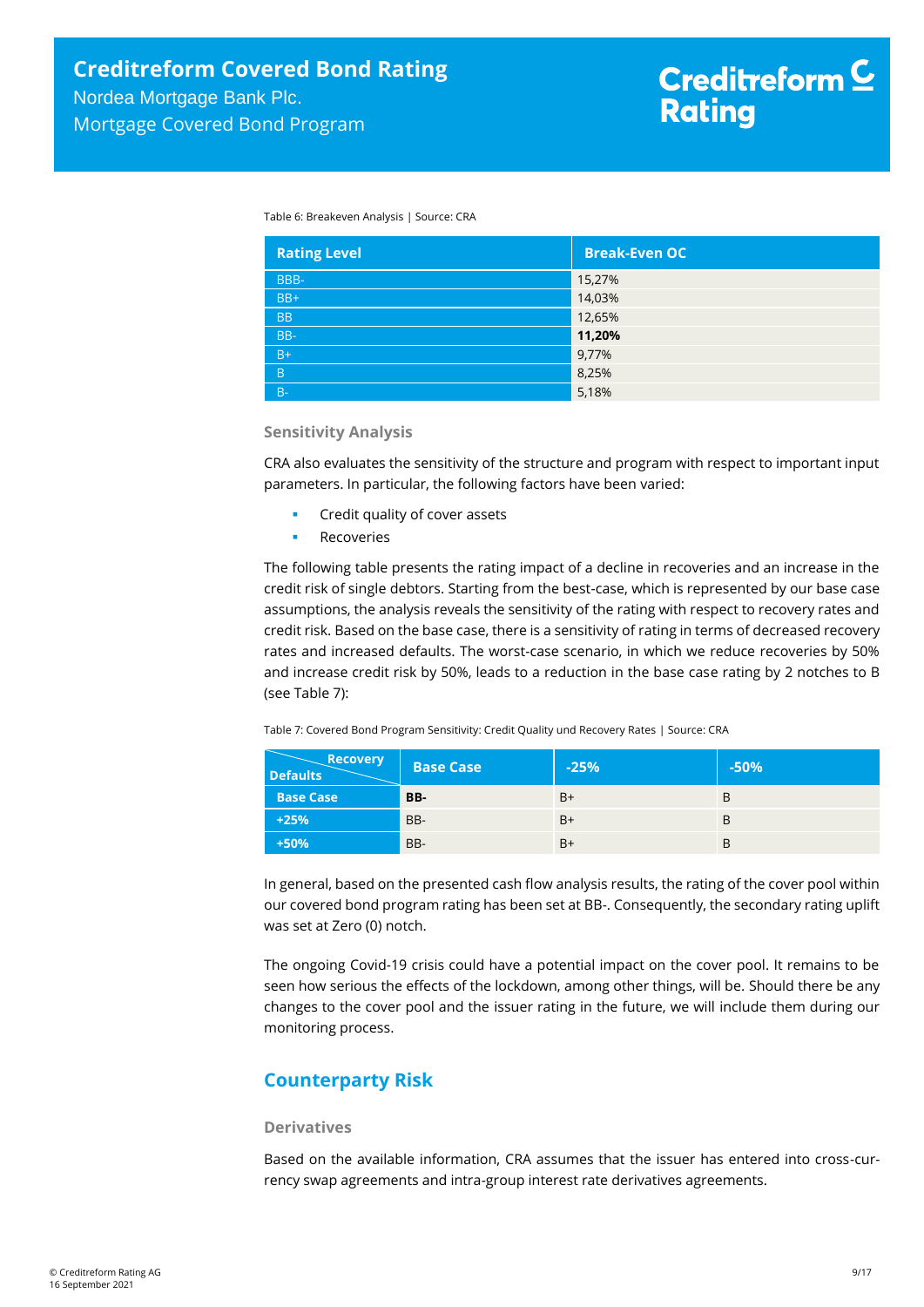# **Commingling**

In the event of issuer's bankruptcy, in order to avoid commingling of funds, the Finnish Covered Bond legislation stipulates that the cover assets should be isolated from the general bankruptcy estate (insolvency-free assets) and a special cover pool administrator will be appointed to manage the cover pool. Under that mandate the cover pool administrator will have first priority on the up-coming cash flows from the cover pool assets, which in turn should be used to cover interest and principal payments of the covered bond holders in event of the Issuer's insolvency.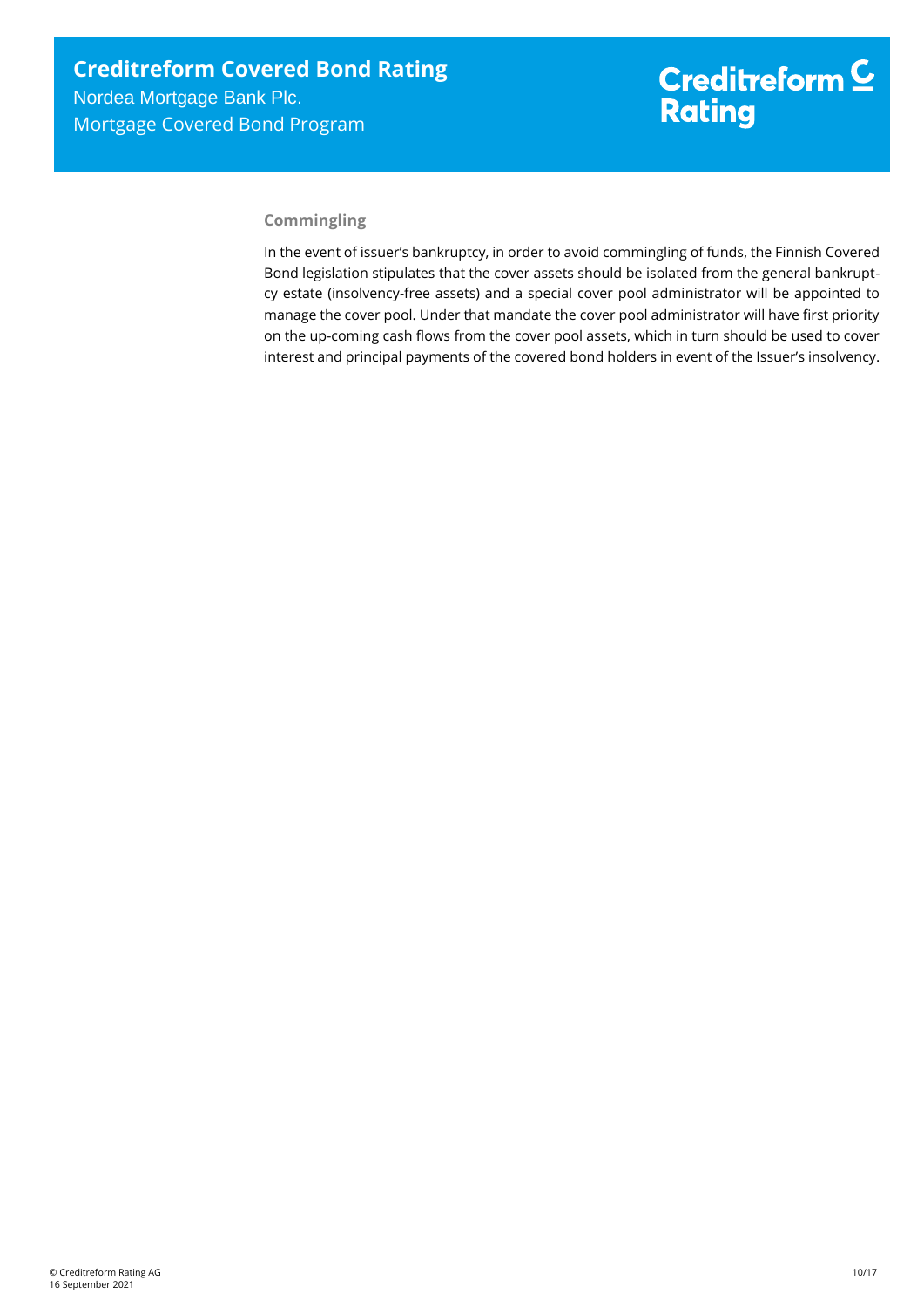# <span id="page-10-0"></span>**Appendix**

**Rating History**

| <b>Event</b>          | <b>Rating Date</b> | <b>Publication Date</b> | <b>Result</b>        |
|-----------------------|--------------------|-------------------------|----------------------|
| <b>Initial Rating</b> | 11.02.2019         | 20.02.2019              | AAA / Stable         |
| <b>Rating Update</b>  | 21.02.2020         | 26.02.2020              | AAA / Stable         |
| Monitoring            | 24.03.2020         | 28.03.2020              | AAA / Watch Negative |
| <b>Rating Update</b>  | 22.09.2020         | 28.09.2020              | AAA / Stable         |
| Monitoring            | 05.07.2021         | 06.07.2021              | AAA/ Watch UNW       |
| <b>Rating Update</b>  | 16.09.2021         | 21.09.2021              | AAA / Stable         |

# **Details Cover Pool**

Table 8: Characteristics of Cover Pool | Source: Nordea Mortgage Bank

| <b>Characteristics</b>                       | <b>Value</b> |
|----------------------------------------------|--------------|
| Cover Pool Volume                            | EUR 23.349 m |
| <b>Covered Bonds Outstanding</b>             | EUR 20.776 m |
| <b>Substitute Assets</b>                     | EUR 0 m      |
| <b>Share Derivatives</b>                     | 0,00%        |
| Share Other                                  | 100,00%      |
| Substitute Assets breakdown by asset type    |              |
| Cash                                         | 0,00%        |
| Guaranteed by Supranational/Sovereign agency | 0,00%        |
| Central bank                                 | 0,00%        |
| Credit institutions                          | 0,00%        |
| Other                                        | 0,00%        |
| Substitute Assets breakdown by country       |              |
| Issuer country                               | 0,00%        |
| Eurozone                                     | 0,00%        |
| Rest European Union                          | 0,00%        |
| European Economic Area                       | 0,00%        |
| Switzerland                                  | 0,00%        |
| Australia                                    | 0,00%        |
| <b>Brazil</b>                                | 0,00%        |
| Canada                                       | 0,00%        |
| Japan                                        | 0,00%        |
| Korea                                        | 0,00%        |
| New Zealand                                  | 0,00%        |
| Singapore                                    | 0,00%        |
| <b>US</b>                                    | 0,00%        |
| Other                                        | 0,00%        |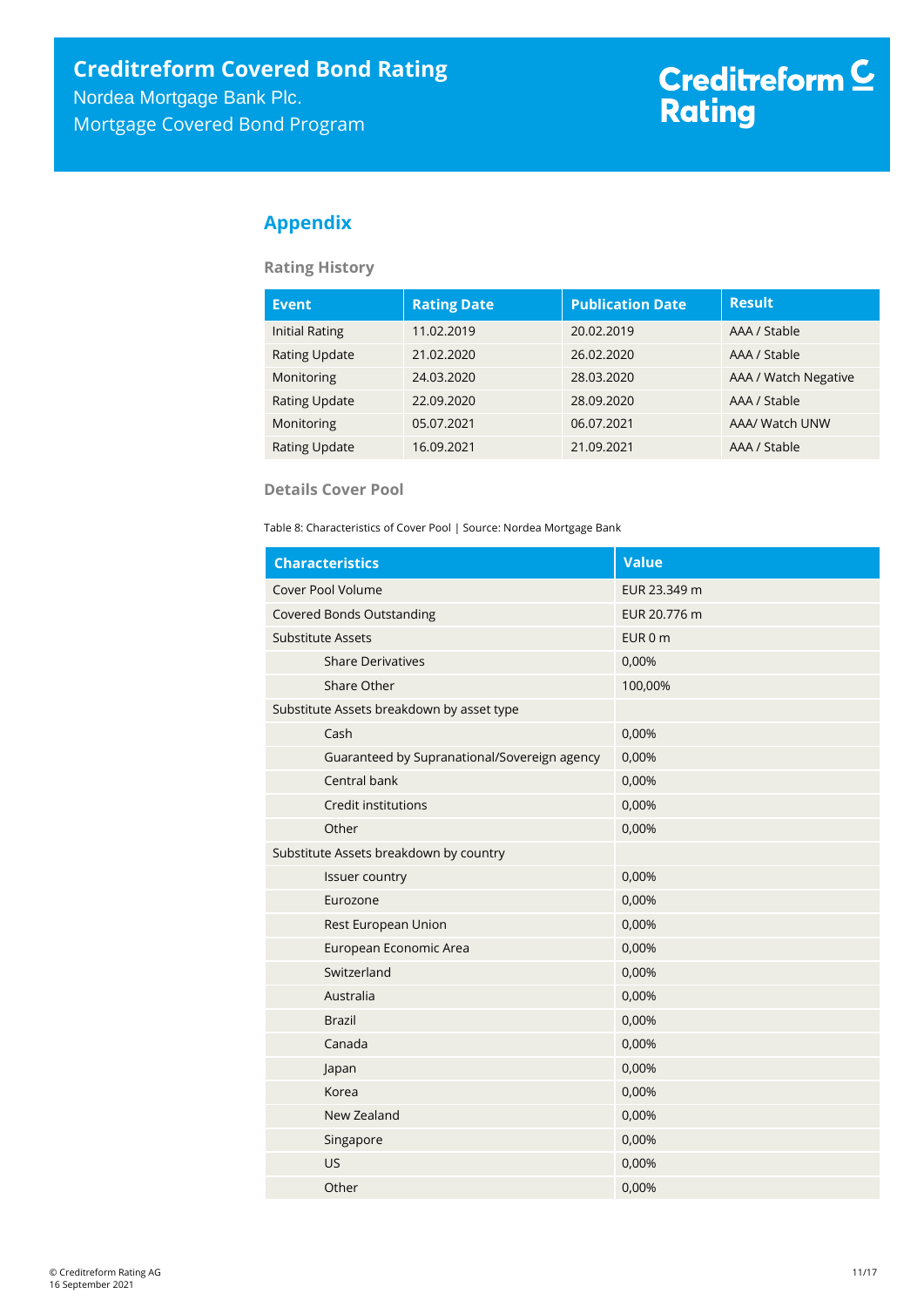# Creditreform <mark>C</mark><br>Rating

| Cover Pool Composition            |                  |
|-----------------------------------|------------------|
| Mortgages                         | 0,46%            |
| <b>Total Substitute Assets</b>    | 0,00%            |
| Other / Derivatives               | 0,00%            |
| Number of Debtors                 | <b>NR</b>        |
| Distribution by property use      |                  |
| Residential                       | 100,00%          |
| Commercial                        | 0,00%            |
| Other                             | 0,00%            |
| Distribution by Residential type  |                  |
| Occupied (main home)              | 97,40%           |
| Second home                       | 2,60%            |
| Non-owner occupied                | 0,00%            |
| Agricultural                      | 0,00%            |
| Multi family                      | 0,00%            |
| Other                             | 0,00%            |
| Distribution by Commercial type   |                  |
| Retail                            | 0,00%            |
| Office                            | 0,00%            |
| Hotel                             | 0,00%            |
| Shopping center                   | 0,00%            |
| Industry                          | 0,00%            |
| Land                              | 0,00%            |
| Other                             | 100,00%          |
| Average asset value (Residential) | <b>EUR 72 k.</b> |
| Average asset value (Commercial)  | EUR 0 k.         |
| Share Non-Performing Loans        | 0,00%            |
| Share of 10 biggest debtors       | 0,12%            |
| WA Maturity (months)              | 31,08            |
| WAL (months)                      | 67,18            |
| Distribution by Country (%)       |                  |
| Finland                           | 100,00           |
| Distribution by Region (%)        |                  |
| Aland Islands                     | 0,61             |
| Central Finland                   | 4,30             |
| Central Ostrobothnia              | 0,68             |
| Etela-Savo                        | 1,48             |
| Kainuu                            | 0,67             |
| Kanta-Hame                        | 2,62             |
| Kymenlaakso                       | 2,50             |
| Lapland                           | 2,11             |
| North Karelia                     | 1,54             |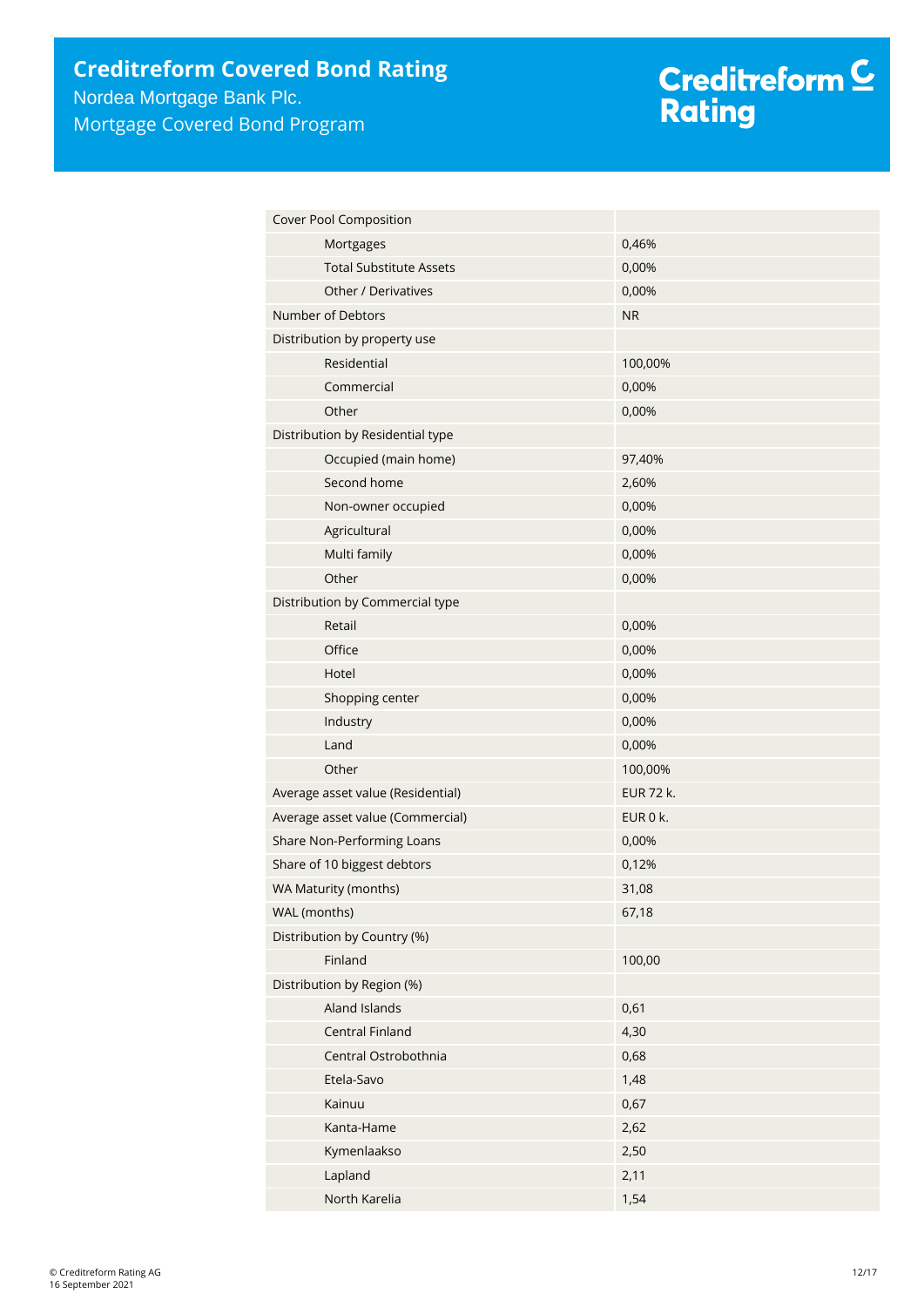# Creditreform <mark>C</mark><br>Rating

| North Ostrobothnia | 5,06  |
|--------------------|-------|
| Ostrobothnia       | 2,50  |
| Paijat-Hame        | 3,46  |
| Pirkanmaa          | 9,68  |
| Pohjois-Savo       | 2,65  |
| Satakunta          | 2,37  |
| South Karelia      | 1,29  |
| South Ostrobothnia | 2,52  |
| Uusimaa            | 46,81 |
| Varsinais-Suomi    | 7,14  |

Table 9: Participant counterparties | Source: Nordea Mortgage Bank

| <b>Role</b>          | <b>Name</b>          | Legal Entity Identifier |
|----------------------|----------------------|-------------------------|
| <i><b>Issuer</b></i> | Nordea Mortgage Bank | 7437001LESKGLAEOEU84    |

Figure 6: Program currency mismatches | Source: Nordea Mortgage Bank



Figure 7: Unindexed LTV breakdown - residential pool | Source: Nordea Mortgage Bank

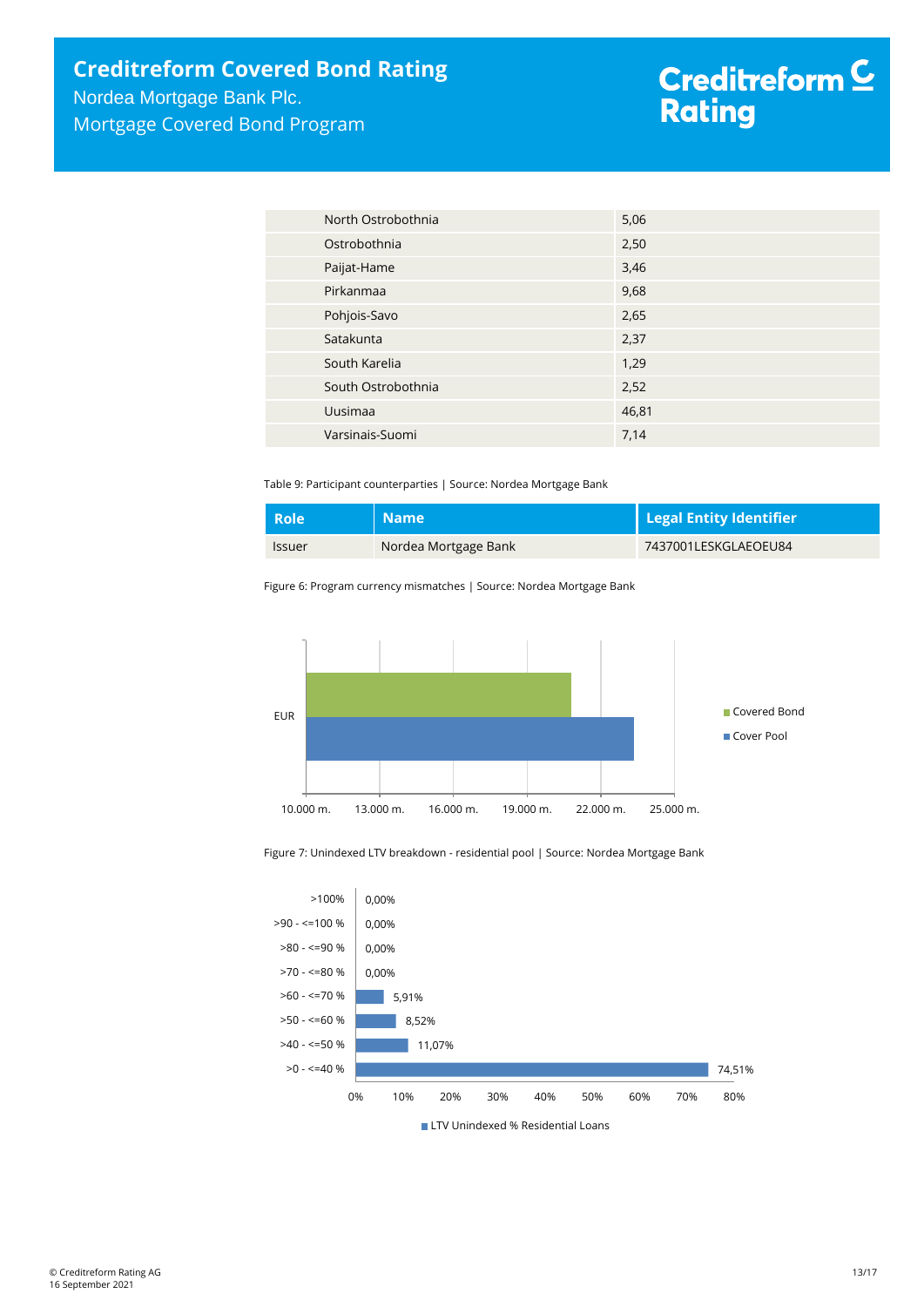### **Key Source of Information**

#### **Documents (Date: 30.06.2021)**

#### Issuer

- Rating Update as of 19 August 2021
- Audited consolidated annual reports of the parent company Nordea Bank Abp (Group) 2017-2020
- Miscellaneous Investor Relations Information and Press releases
- Peergroup-Data and other data from the CRA/eValueRate Database

Covered Bond and Cover Pool

- HTT Reporting from Nordea Mortgage Bank as of 30.06.2021
- Market data Mortgage Covered Bond Program

#### **Regulatory and Legal Disclosures**

Creditreform Rating AG was neither commissioned by the rating object nor by any other third parties for the rating. The analysis took place on a voluntary basis by Creditreform Rating AG and is to be described in the regulatory sense as an unsolicited rating. The rating was conducted on the basis of Creditreform Rating´s "Covered Bond Ratings" m[ethodology \(v1.0, July 2017\)](https://creditreform-rating.de/en/about-us/regulatory-requirements.html?file=files/content/downloads/Externes%20Rating/Regulatorische%20Anforderungen/EN/Ratingmethodiken%20EN/Rating%20Methodology%20Covered%20Bonds.pdf) and ["Technical Documentation Portfolio Loss Distributions" \(v.1.0, July 2018\)](https://creditreform-rating.de/en/about-us/regulatory-requirements.html?file=files/content/downloads/Externes%20Rating/Regulatorische%20Anforderungen/EN/Ratingmethodiken%20EN/Technical%20Documentation%20Portfolio%20Loss%20Distributions.pdf) in conjunction with Creditreform`s basic document ["Rating Criteria and Definitions" \(v1.3, January 2018\).](https://creditreform-rating.de/en/about-us/regulatory-requirements.html?file=files/content/downloads/Externes%20Rating/Regulatorische%20Anforderungen/EN/Ratingmethodiken%20EN/CRAG%20Rating%20Criteria%20and%20Definitions.pdf) On the subject of ESG (environment, social and governance), Creditreform Rating AG has published the basic document ["The Impact of ESG Factors on Credit Ratings" \(March 2020\)](https://creditreform-rating.de/en/about-us/regulatory-requirements.html?file=files/content/downloads/Externes%20Rating/Regulatorische%20Anforderungen/EN/Ratingmethodiken%20EN/The%20Impact%20of%20ESG%20Factors%20on%20Credit%20Ratings.pdf).

| <b>Unsolicited Credit Rating</b>                       |           |
|--------------------------------------------------------|-----------|
| With Rated Entity or Related Third Party Participation | NO.       |
| With Access to Internal Documents                      | <b>NO</b> |
| With Access to Management                              | <b>NO</b> |

The rating is based on publicly available information and internal evaluation methods for the rated bank and program. The issuer's quantitative analysis is based mainly on the latest annual accounts, interim reports, other information of the bank pertaining to investor relations, and key figures calculated by eValueRate/CRA subject to a peer group analysis of 24 competing institutes. The cover pool's quantitative analysis for the rated Covered Bond Program was based on the "Harmonised Transparency TemplateHarmonised Transparency Template" (HTT) published by the Nordea Mortgage Bank.

Information on the meaning of a rating category, definition of default and sensitivity analysis of relevant key rating assumptions can be found at "Creditreform Rating AG, Rating Criteria and Definitions":

# <https://www.creditreform-rating.de/en/about-us/regulatory-requirements.html>

This rating was carried out by analysts AFM Kamruzzaman (Lead Analyst) und Qinghang Lin (Analyst) both based in Neuss/Germany. On 16.09.2021, the rating was presented to the rating committee by the analysts and adopted in a resolution. The function of Person Approving Credit Ratings (PAC) was performed by Artur Kapica.

On 16.09.2021, the rating result was communicated to Nordea Mortgage Bank, and the preliminary rating report was made available. The Issuer and all relevant parties examined the rating report prior to publication and were given at least one full working day to appeal the rating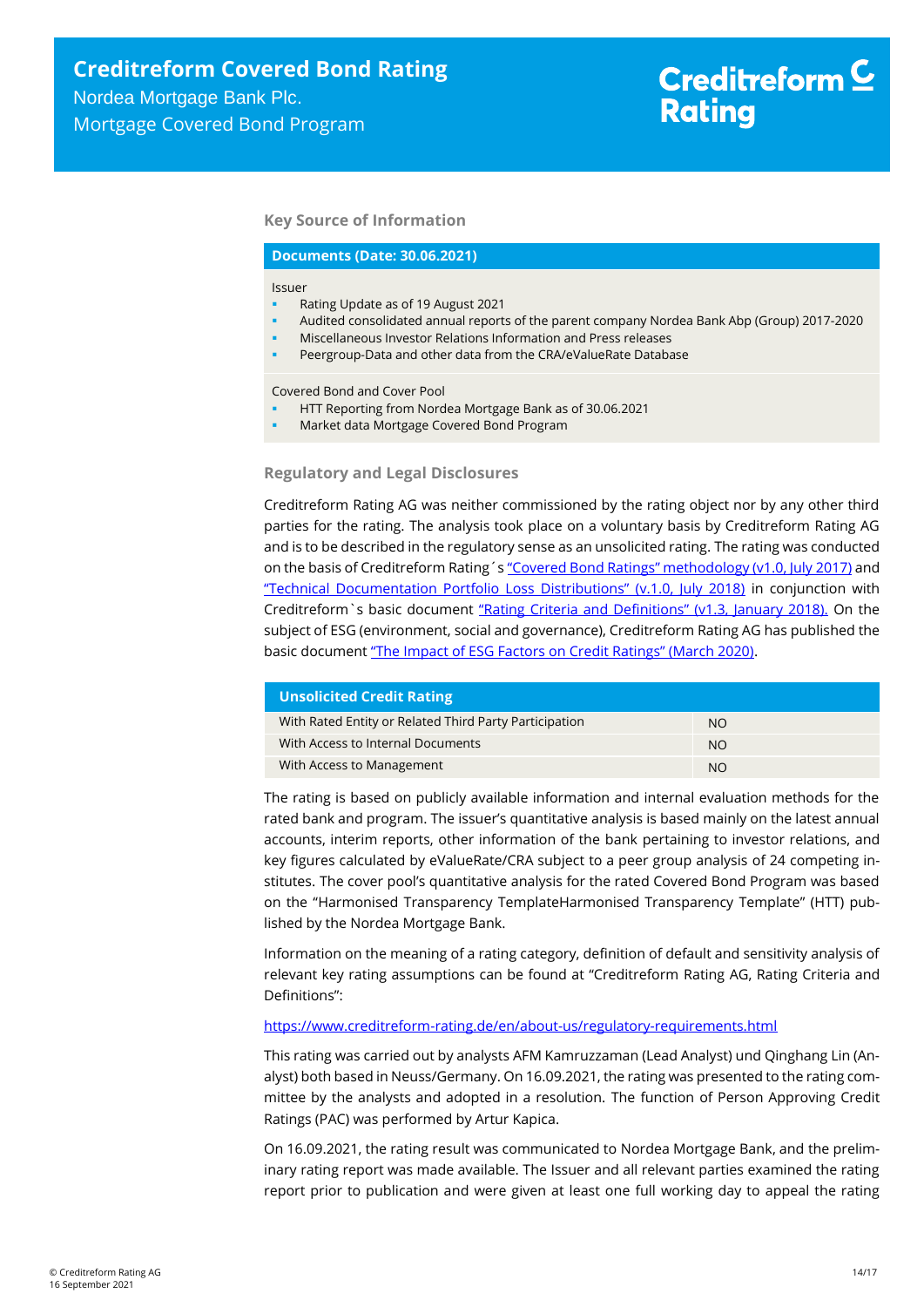committee decision and provide additional information. The rating decision was not amended following this examination.

The rating is subject to one-year monitoring from the creation date (see cover sheet). Within this period, the rating can be updated. After one year at the latest, a follow-up is required to maintain the validity of the rating.

In 2011 Creditreform Rating AG was registered within the European Union according to EU Regulation 1060/2009 (CRA-Regulation). Based on the registration Creditreform Rating AG (CRA) is permitted to issue credit ratings within the EU and is bound to comply with the provisions of the CRA-Regulation.

### **Endorsement**

Creditreform Rating did not endorse the rating according Article 4 (3), CRA-Regulation.

# **Conflict of Interests**

No conflicts of interest were identified during the rating process that might influence the analyses and judgements of the rating analysts involved or any other natural person whose services are placed at the disposal or under the control of Creditreform Rating AG and who are directly involved in credit rating activities or approving credit ratings and rating outlooks.

In the event of provision of ancillary services to the rated entity, CRA will disclose all ancillary services in the credit rating report.

## **Rules on the Presentation of Credit Ratings and Rating Outlooks**

The approval of credit ratings and rating outlooks follows our internal policies and procedures. In line with our policy "Rating Committee," all credit ratings and rating outlooks are approved by a rating committee based on the principle of unanimity.

To prepare this credit rating, CRA has used following substantially material sources:

- 1. Transaction structure and participants
- 2. Transaction documents
- 3. Issuing documents
- 4. Other rating relevant documentation

There are no other attributes and limitations of the credit rating or rating outlook other than displayed on the CRA website. Furthermore, CRA considers satisfactory the quality and extent of information available on the rated entity. In regard to the rated entity, Creditreform Rating AG regarded available historical data as sufficient.

Between the disclosure of the credit rating to the rated entity and the public disclosure no amendments were made to the credit rating.

The rating report and/or the press release indicate the principal methodology or version of methodology that was used in determining the rating, with a reference to its comprehensive description.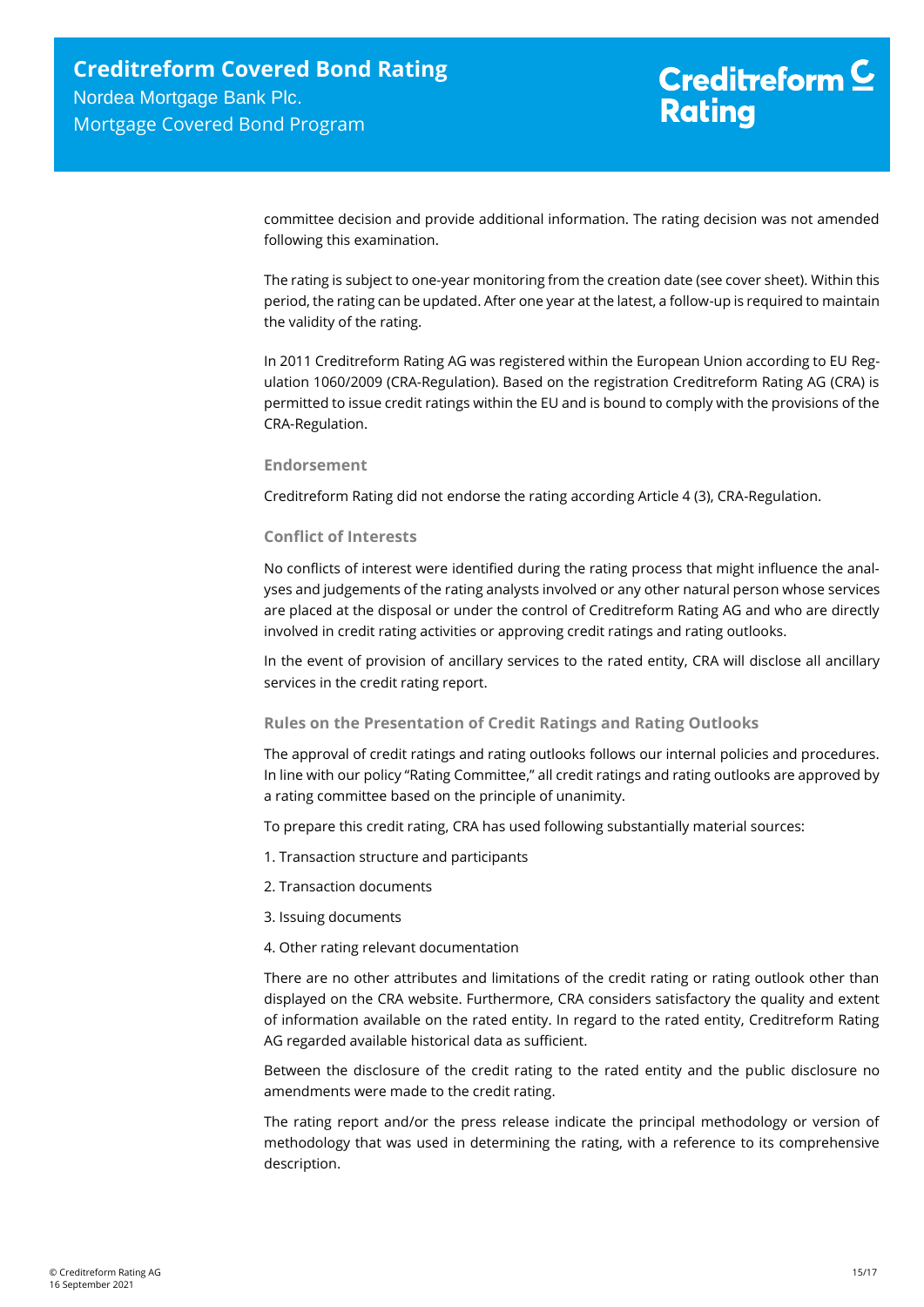In cases where the credit rating is based on more than one methodology, or where reference only to the principal methodology might cause investors to overlook other important aspects of the credit rating, including any significant adjustments and deviations, Creditreform Rating AG explains this fact in the credit rating and indicates how the different methodologies and other aspects are taken into account in the credit rating. This information is integrated in the credit rating report.

The meaning of each rating category, the definition of default or recovery, and any appropriate risk warning, including a sensitivity analysis of the relevant key rating assumptions, such as mathematical or correlation assumptions, accompanied by worst-case scenario credit ratings as well as best-case scenario credit ratings, are explained.

The date at which the credit rating was released for distribution for the first time and when it was last updated including any rating outlooks, is indicated clearly and prominently in the rating report and/or the press release as a "Rating action"; first release is indicated as "initial rating", other updates are indicated as an "update", "upgrade or downgrade", "not rated", "confirmed", "selective default" or "default".

In the case of a rating outlook, the time horizon is provided during which a change in the credit rating is expected. This information is available within the rating report and/or the press release.

In accordance to Article 11 (2) EU-Regulation (EC) No 1060/2009 registered or certified credit rating agency shall make available in a central repository established by ESMA information on its historical performance data, including the ratings transition frequency, and information about credit ratings issued in the past and on their changes. Requested data are available at the ESMA website: [https://cerep.esma.europa.eu/cerep-web/statistics/defaults.xhtml.](https://cerep.esma.europa.eu/cerep-web/statistics/defaults.xhtml)

An explanatory statement of the meaning of Creditreform`s default rates are available in the credit rating methodologies disclosed on the website.

## **Disclaimer**

Any rating performed by Creditreform Rating AG is subject to the Creditreform Rating AG Code of Conduct which has been published on the web pages of Creditreform Rating AG. In this Code of Conduct, Creditreform Rating AG commits itself – systematically and with due diligence – to establish its independent and objective opinion as to the sustainability, risks and opportunities concerning the enterprise or the issue under review.

Future events are uncertain, and forecasts are necessarily based on assessments and assumptions. This rating is therefore no statement of fact, but an opinion. For this reason, Creditreform Rating AG cannot be held liable for the consequences of decisions made on the basis of any of their ratings. Neither should these ratings be construed as recommendations for investors, buyers or sellers. They should only be used by market participants (entrepreneurs, bankers, investors etc.) as one factor among others when arriving at corporate or investment decisions. Ratings are not meant to be used as substitutes for one's own research, inquiries and assessments.

We have assumed that the documents and information made available to us by the client are complete and accurate and that the copies provided to us represent the full and unchanged contents of the original documents. Creditreform Rating AG assumes no responsibility for the true and fair representation of the original information.